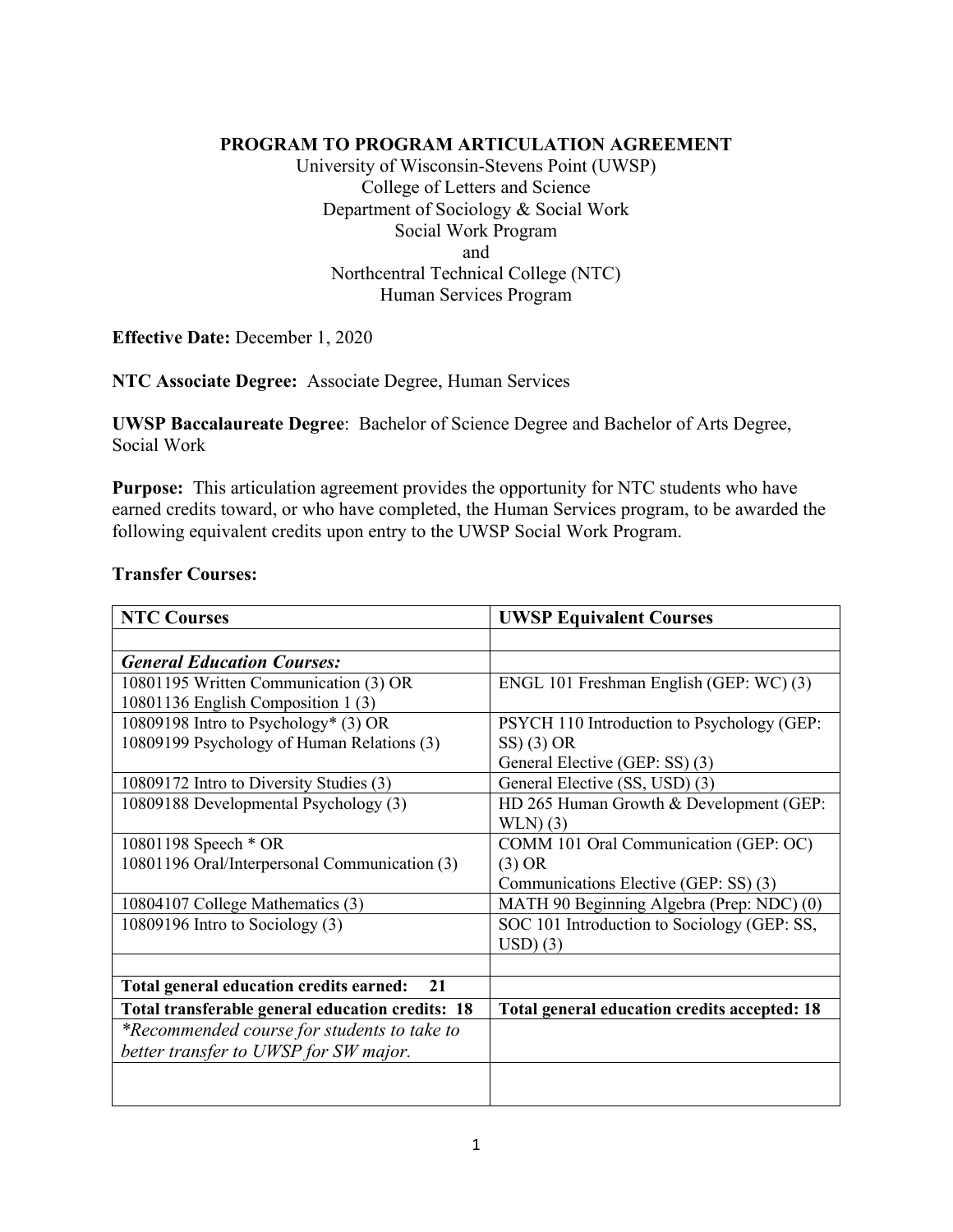| <b>Occupational Courses:</b>                     |                                                |
|--------------------------------------------------|------------------------------------------------|
| 10520101 Intro to Human Services (3)             | SW/SOC 261 Intro to Social Work and the        |
|                                                  | Social Services Field (3)                      |
| 10520115 Intro to Counseling (3)                 | SW Elective (3)                                |
| 10550110 Understanding Addiction (3)             | General Elective (3)                           |
| 10520102 Boundaries & Ethics in the Helping      | SW/SOC 263 Ethical Practice in the             |
| Professions (3)                                  | Helping Professions (3)                        |
| 10520108 Methods of Social Casework (3)          | General Elective (3)                           |
| 10520140 Group Counseling Methods (3)            | General Elective (3)                           |
| 10520104 Behavior Assessment (3)                 | General Elective (3)                           |
| 10520141 Issues in Child Maltreatment * (3)      | SW 316 Child Welfare Practice (3)              |
| <b>OR</b>                                        | <b>OR</b>                                      |
| 10520143 Crisis Intervention. & Stress Mgmt. (3) | SW Elective (3)                                |
| 10520145 Professional Readiness (1)              | No Degree Credit                               |
| 10520151 Internship 1 (2)                        | No Degree Credit                               |
| 10520106 Human Sexuality (3)                     | General Elective (3)                           |
| 10520150 Intro to Gerontology (3) $OR$           | General Elective (3)                           |
| 10520119 Counseling Theory & Tactics (3)         |                                                |
| 10520152 Internship 2 (2)                        | General Elective (2)                           |
| 10520164 Professional Responsibility in          | General Elective (1)                           |
| Fieldwork (1)                                    |                                                |
| 10550119 Substance Use & Family Systems (1)      | General Elective (1)                           |
| 10809138 Exceptional Person (3)                  | EDUC 351 ED Students Special Needs (3)         |
|                                                  |                                                |
| Total occupational course credits earned: 40     | Total occupational course credits accepted: 37 |
| <b>Elective credits allowed:</b>                 | <b>Elective credits allowed:</b>               |
| Total credits required for graduation: 61        |                                                |
| <b>Total transferable credits: 55</b>            | <b>Total credits accepted at UWSP: 55</b>      |
| *Recommended course for students to take to      |                                                |
| better transfer to UWSP for SW major.            |                                                |
|                                                  |                                                |

# **REQUIRED COURSES:**

The following coursework and degree requirements will be required to obtain the Bachelor of Science or Bachelor of Arts in Social Work at UWSP:

| Additional NTC courses that transfer if taken | Courses needed to complete degree at UWSP |
|-----------------------------------------------|-------------------------------------------|
|                                               |                                           |
|                                               | <b>General Education Courses:</b>         |
| 10801155 English Composition 2 (3)            | GEP: WC (English 202) (3)                 |
|                                               | GEP: OC $(0-3)$                           |
| 10804189 Intro to Statistics (3)              | GEP: QL $(3)$                             |
|                                               | GEP: Arts $(3)$                           |
|                                               | GEP: Historical Perspectives (3)          |
| 10809166 Intro to Ethics (3)                  | GEP: Humanities (3)                       |
| 10806114 General Biology (4)                  | GEP: Natural Sciences (3)                 |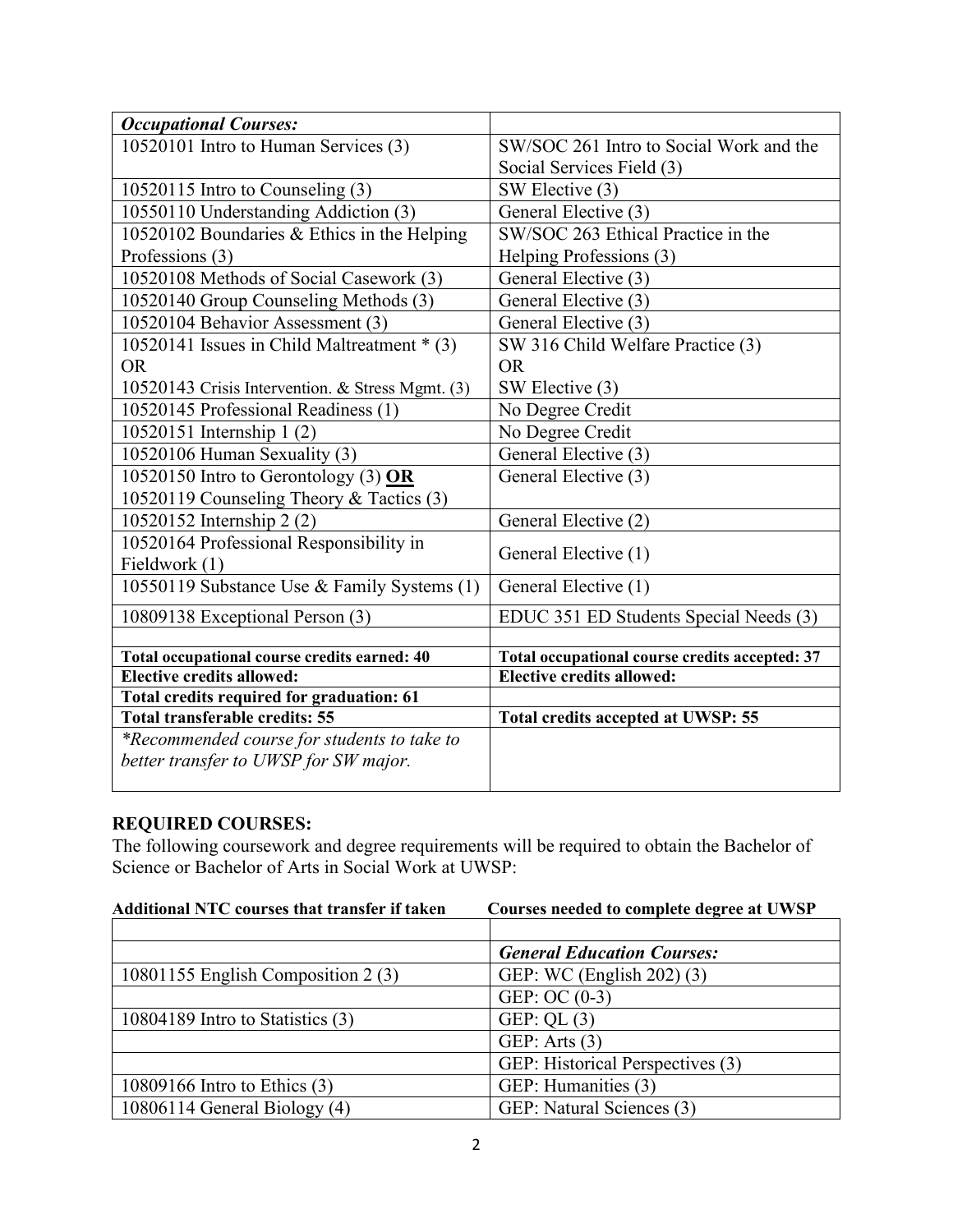| GEP: 3 additional credits from ARTS, HU,          |
|---------------------------------------------------|
| $HP$ , or NS $(3)$                                |
| GEP: Global Awareness (0-3)                       |
|                                                   |
| GEP: Environmental Responsibility (0-3)           |
|                                                   |
| <b>Major Requirements:</b>                        |
| POLI 101 American Politics (3)                    |
| SOC 270 or SOC 327 Race and Ethnicity or          |
| Social Inequality (3)                             |
| SOC 350 Sociological Theory (3)                   |
| SOC 351or PSYC 300 Social Statistics or           |
| Statistics for Psychologists (4)                  |
| SOC 352 Research Methods (3)                      |
| SOC/SW 262 Social Welfare Policies &              |
| Programs $(3)$                                    |
| SW 359 Social Work Methods: Casework              |
| (3)                                               |
| SW 361 Social Work with Groups (3)                |
| SW 362 Social Work Methods: Community             |
| Organization and Social Service                   |
| Administration (3)                                |
| SW 365 Social Work Practice with Diverse          |
| Populations (3)                                   |
| SW/SOC 376 Human Behavior and the                 |
| Social Environment (3)                            |
| SW 385 Social Work and Mental Health (3)          |
| SW 494 Social Work Practicum (8)                  |
| SW 495 Social Work Practicum Seminar (1)          |
|                                                   |
| <b>Total credits to complete BS degree:</b><br>67 |
| Total credits to complete BA degree: 75^          |
| ^Includes 8 credit 2-semester sequence in         |
|                                                   |

world language courses

## **UNIVERSITY DEGREE REQUIREMENTS:**

All UWSP students need to complete 40 credits at the 300/400 level and 120 total credits minimum.

### **SPECIAL CONSIDERATIONS:**

- 1. Students are only eligible to participate in this agreement if transferring from NTC and formally accepted into the UWSP Social Work Program either prior to or after their transfer. This acceptance requires a formal application process on the part of the student.
- 2. The acceptance of credits applies only to this Program-to-Program Articulation.